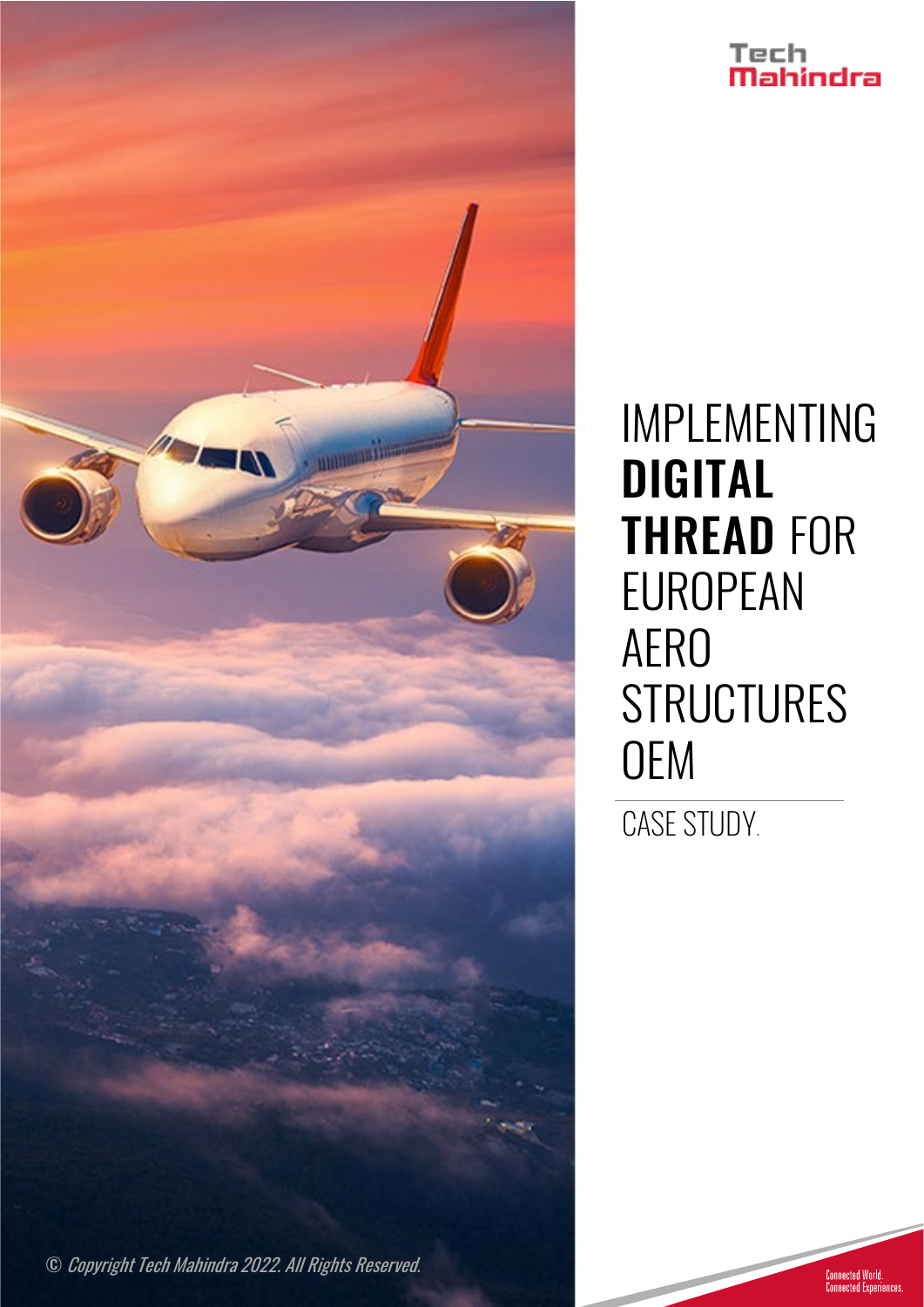

In the aerospace industry, digitalization, notably digital threads, allows customers to face complexity front-on, allowing for improved efficiency and innovation. Digital thread-based solutions can enable multi-disciplinary processes and weave essential data together to offer a complete perspective of the product, production, and process in an effective way.

Tech Mahindra has improved the flexibility, efficiency, and stability of the digital IT infrastructure and related services, reducing transition risks. The customer wanted to leverage the digital services platform to optimize supply chain operations, product development, production, and aftermarket services while remaining compliant with aviation regulations. We outsourced data center operations, network, service desk, and end-user compute services, allow to save money while improving business and end-user satisfaction.

## OVERVIEW CLIENT BACKGROUND AND CHALLENGE

The client, situated in Augsburg, Germany, is one of the **world's leading** providers of commercial and military aircraft structures. The major challenges that the customer was experiencing were siloed product development, manufacturing, and aftermarket services activities, which resulted in higher time and effort for new product introduction. The customer chose Tech Mahindra as a trusted partner of choice because of its significant domain expertise combined with technology along with substantial digital transformation experience. The client wanted a trusted Partner who can not only address the current challenges but also align with the company's visionTechM..

## OUR APPROACH AND SOLUTION

- $\blacksquare$  Tech Mahindra submitted a **multi-tower concept** with a transformative strategy that may lower TCO by 30% while remaining compliant with ITAR, EAR, DFAR, and GDPR
- Tech Mahindra's TranslT framework, which consists of three parallel tracks, was designed to ensure that all delivery towers' activities are coordinated and that dependencies are addressed when necessary
- **Implement six techniques to achieve the transformation:** IT as a product organization, application portfolio optimization, hybrid cloud adoption, telemetry IoT for business, analytics-based command centers, and future methods (DevOps, SRE)

THE TECH MAHINDRA STRATEGY INCLUDES FOUR TRANSFORMATIONAL OUTCOMES:





Agility in aerospace contextualization



End-to-end reliable IT Digitally enabled business



Commercial value adds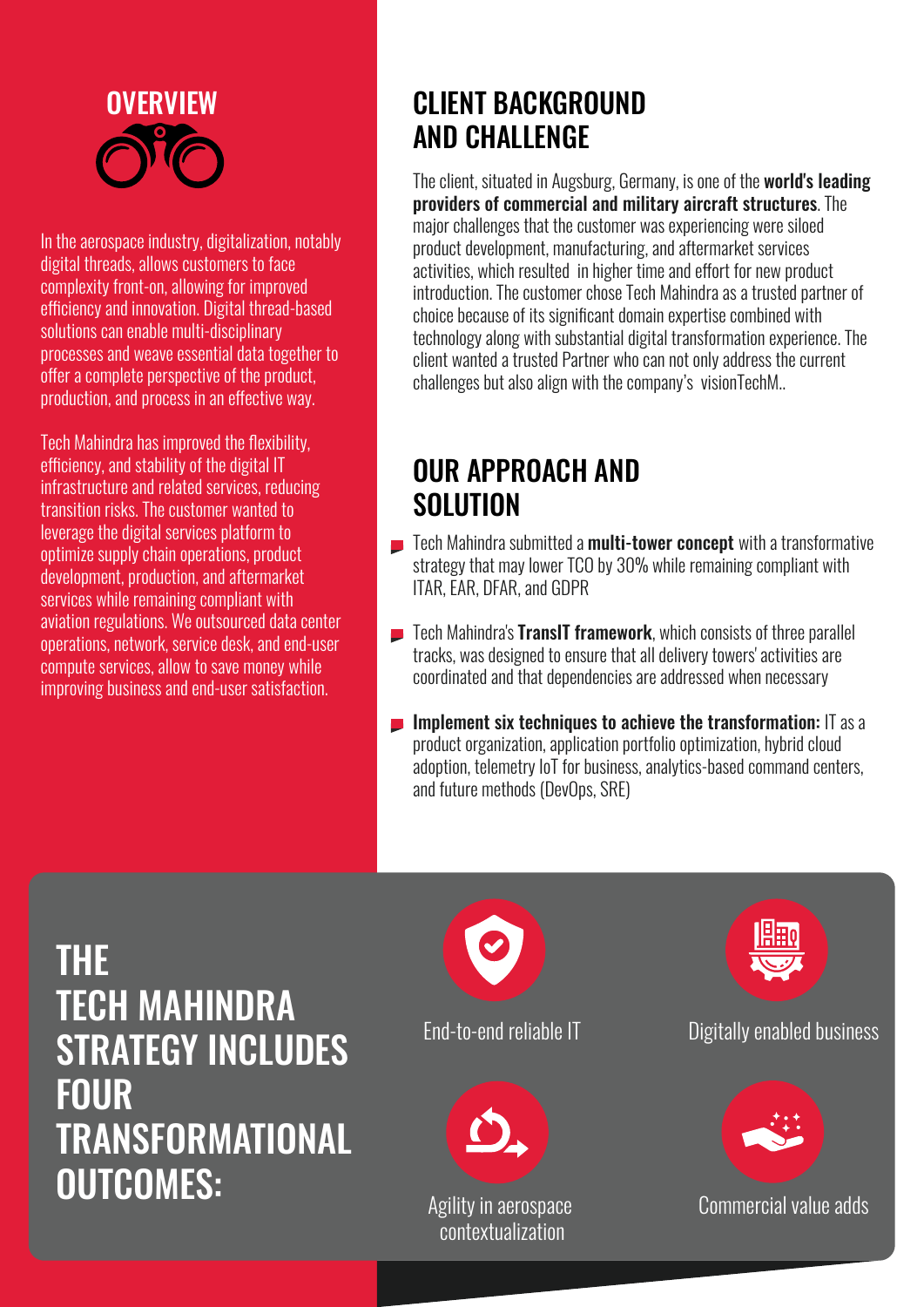